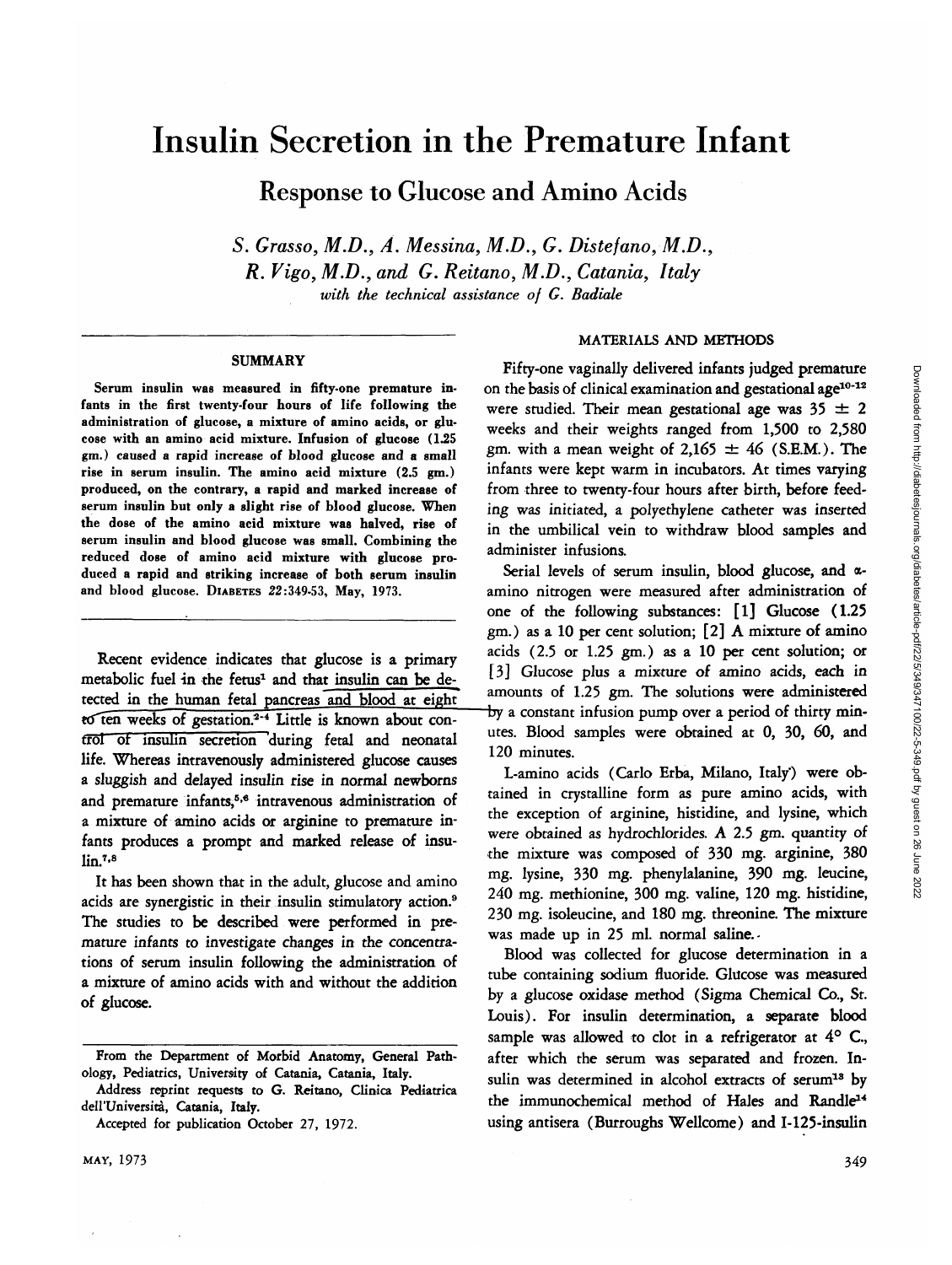(Radiochemical Center, Amersham, England). Human insulin was used as a standard. The method was sensitive to  $1 \mu U$ . of insulin' per milliliter of serum. All samples from the same infant were determined in triplicate in the same assay.

Concentrations of plasma a-amino nitrogen were determined by the technic of Matthews, Muir, and Baron.15

### **RESULTS**

Glucose infusion produced a small increase of serum insulin in eleven premature infants with mean body weight of 2,226 gm.  $\pm$  82 gm. S.E.M. Serum insulin went from 10  $\pm$  1  $\mu$ U. per milliliter at 0 minutes to 17  $\pm$ 2  $\mu$ U. per milliliter at 30 minutes and 19  $\pm$  3  $\mu$ U. per milliliter at 60 minutes; the reading decreased to 14  $\pm$ 3 *fdJ.* at 120 minutes. Mean blood glucose increased rapidly from a control value of  $37 \pm 2$  mg. to 156  $\pm$ 6 mg. per 100 ml. at 30 minutes and then fell to 98  $\pm$ 6 mg. and 68 *± 7* mg. per 100 ml. at 60 and 120 minutes, respectively (figure 1).

In fifteen premature infants with mean body weight of 2,123  $\pm$  109 gm., infusion of a solution containing 2.5 gm. of a mixture of amino acids promptly aug-







**FIG. I. Effects of a thirty minute infusion of glucose (1.25 gm.) on blood glucose and serum insulin levels ( ± S.E.M.) in premature infants. glu**

**FIG. 2. Comparison of blood glucose, plasma a-amino nitrogen, and serum insulin levels [± S.E.M.) in premature infants following a thirty minute infusion of a 2.5 gm. or 1.25 gm. mixture of amino acids.**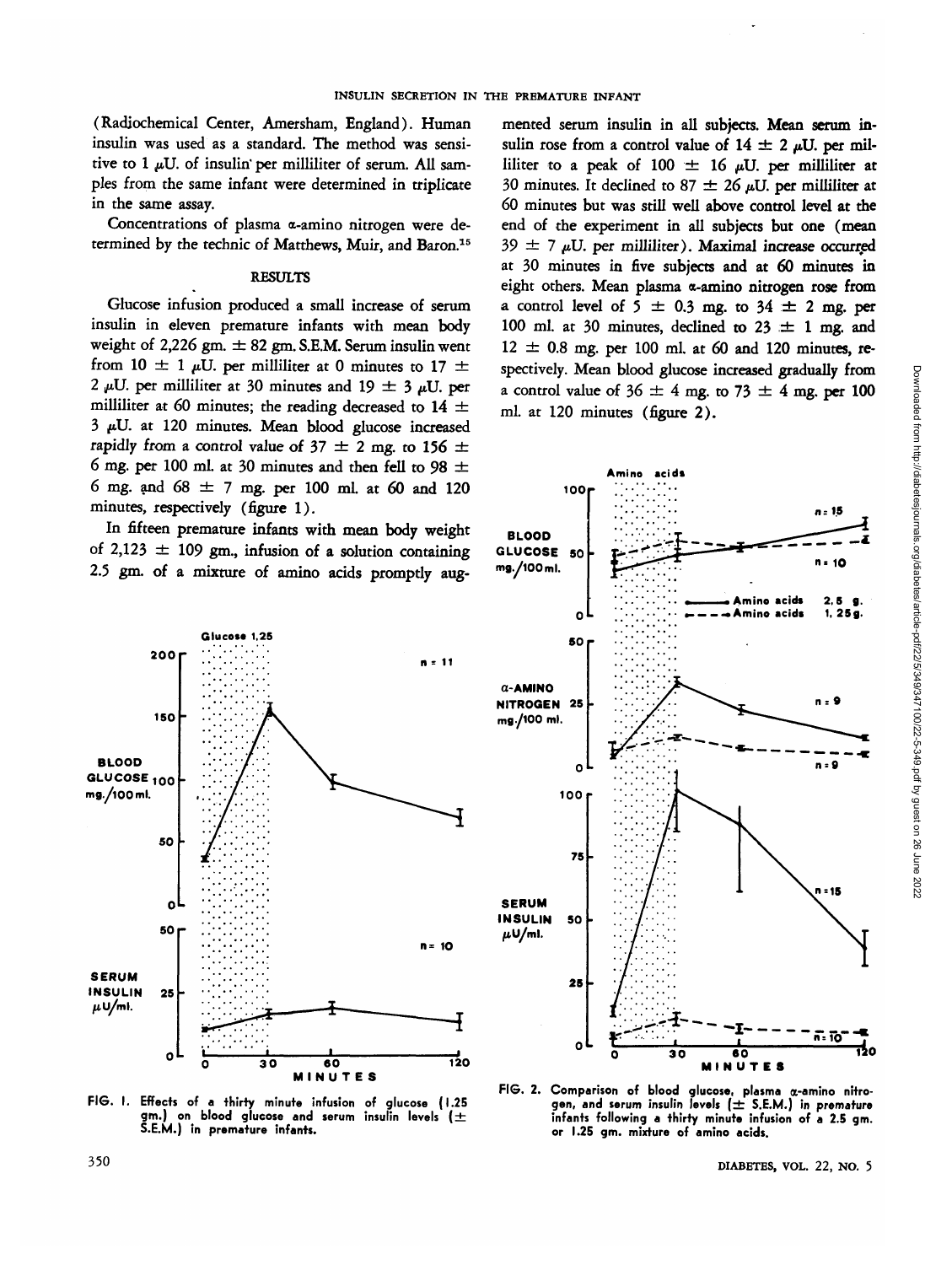The amino acid mixture in a reduced amount of 1.25 gm. was given to ten premature infants with mean body weight of 2,168  $\pm$  87 gm.; serum insulin rose slightly from  $4 \pm 2 \mu U$ , per milliliter to  $11 \pm 3 \mu U$ , per milliliter after 30 minutes and then fell to 7  $\pm$  2  $\mu$ U. per milliliter at 60 minutes and  $5 \pm 1 \mu U$ . per milliliter at 120 minutes. Mean plasma a-amino nitrogen rose from a control level of  $7 \pm 3$  mg. to  $12 \pm 1$  mg. per 100 ml. at 30 minutes and then declined to  $8 \pm 0.5$ mg. and  $6 \pm 0.5$  mg. per 100 ml. at 60 and 120 minutes, respectively. Mean blood glucose rose from a control value of  $48 \pm 4$  mg. to  $60 \pm 3$  mg. per 100 ml. at 120 minutes (figure 2).

In fourteen premature infants with mean body weight of  $2.094 \pm 61$  gm., infusion of glucose with 1.25 gm. of amino acid mixture increased serum insulin rapidly and markedly from 9  $\pm$  0.9  $\mu$ U. per milliliter to a peak of 75  $\pm$  21 µU. per milliliter at 30 minutes. The value was still 73  $\pm$  13 µU. per milliliter at 60 minutes and then declined to 37  $\pm$  6  $\mu$ U. per milliliter at 120 minutes. Maximal increase occurred at 30 minutes in five subjects and at *60* minutes in eight others. At the same time, this infusion caused a hyperglycemia similar to that of glucose alone and also an increase of plasma a-amino nitrogen similar to that of 1.25 gm. of amino acid mixture alone (figure 3).

#### DISCUSSION

The study indicates that in premature infants 2.5 gm. of a mixture of amino acids produces a large rise in serum insulin and that administration of the amino acid mixture, in a lower dose, with glucose increases serum insulin even more than does infusion of the substances separately. Following the administration of glucose alone, the insulin response was small, as has been shown by others.<sup>6-8,16-19</sup> An over-all low response to glu cose has also been documented in vitro with human  $t$ etal pancreas<sup>20</sup> and pancreas of fetuses or newborns of other species, such as monkeys, sheep, and rats. $21-24$ 

The explanation for the low insulin response to glucose remains uncertain. Recent investigations have suggested that insulin release may be dependent on intracellular accumulation of cyclic 3',5' AMP within the beta cell.25- 26 Therefore, the low effectiveness of glucose in the fetal pancreas may be due to inadequate intracellular accumulation of the cyclic nucleotide. Theophylline, an agent known to increase cyclic AMP in the beta cells,25 stimulates insulin release in the premature infant and monkey fetus<sup>27,28</sup> and in fetal rat explants.<sup>28</sup>

Decreased insulin synthesis is not a likely explanation for this phenomenon, since a rapid rise of serum insulin level is evoked by a large dose of amino acids and glucose with amino acids. A possible explanation for this peculiar insulin response of premature infants could be their low blood sugar. In vitro studies<sup>30</sup> have



**FIG. 3. Blood glucose, a-amino nitrogen, and serum insulin levels ( ± S.E.M.) following a thirty minute infusion of a mixture of amino acids (I.25 gm.) and glucose (1.25 gm.).**

Downloaded from http://diabetesjournals.org/diabetes/article-pdf122/5/349/347100/22-5-349.pdf by guest on 26 June Downloaded from http://diabetesjournals.org/diabetes/article-pdf/22/5/349/347100/22-5-349.pdf by guest on 26 June 2022

2022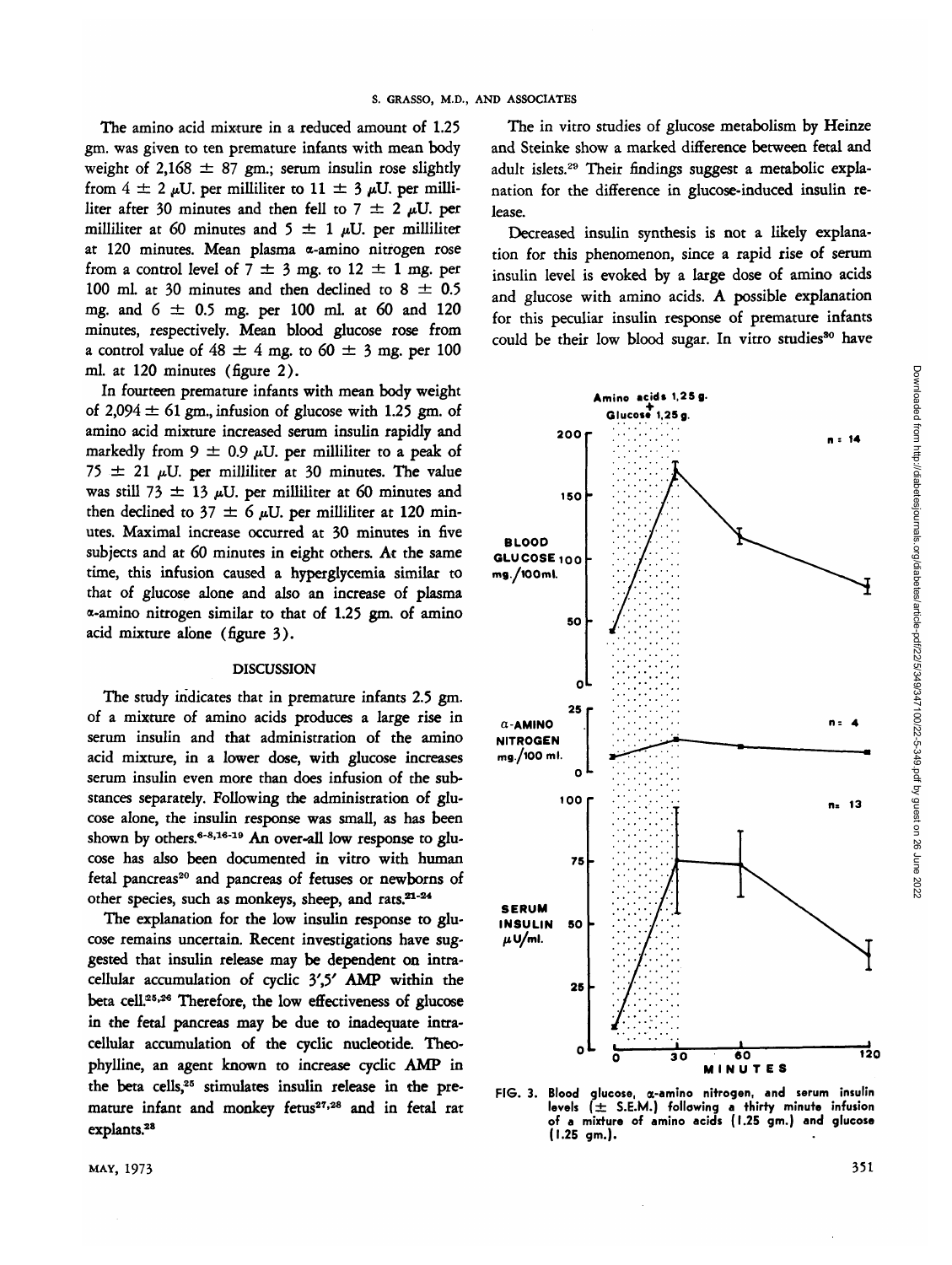shown that stimulation of insulin secretion by glucose usually requires a minimum concentration of glucose above 50 mg. per 100 ml.

The mechanism of amino acids initiating insulin release in man *is* unknown. Evidently, the insulinotropic mechanisms of glucose and of amino acids differ.

Recently King et al. demonstrated an attenuated but statistically significant increase of plasma insulin in the newborn after intravenous arginine infusion.<sup>31</sup> Chez et al. infused monkey fetuses with a mixture of amino acids equal to that used by us and obtained results similar to ours in premature infants.<sup>31</sup> They also noted that fetuses of diabetic mothers required a tenfold lower concentration of amino acids for a similar response.

The extent to which insulin influences metabolism in the newborn remains to be determined. Our data could be said to suggest that the principal function of insulin in the premature infant is to stimulate utilization of amino acids for synthesis of protein during a time of very active growth.

#### ACKNOWLEDGMENT

We thank Dr. M. Hartog of the Department of Medicine, University of Bristol, England, for his advice and criticism and Dr. D. Mastroeni and Dr. D. Belluardo of IBM Italy for the statistical analysis of the data.

#### REFERENCES

1 Cornblath, M., and Schwartz, R.: Disorders of carbohydrate metabolism in infancy. Major problems in clinical pediatrics. Vol. III. Philadelphia, W. B. Saunders, 1966.

2 Steinke, J., and Driscoll, S. G.: The extractable insulin content of pancreas from fetuses and infants of diabetic and control mothers. Diabetes 14:573, 1965.

control mothers. Diabetes 14:573, 1965.<br><sup>3</sup> Adam, P. A. J., Teramo, K., Räihä, N., Gitlin, D., and Schwartz, R.: Human fetal insulin metabolism early in gestation: response to acute elevation of the fetal glucose concentration and placental transfer of human insulin-I-131. Diabetes  $18:409$ . 1969.

betes *18:409,* 1969. <sup>4</sup> Rastogi, G. K., Letarte, J., and Fraser, T. R.: Immunoreactive insulin content of 203 pancreases from foetuses of healthy mothers. Diabetologia 6:445, 1970.

healthy mothers. Diabetologia 6:445, 1970.<br><sup>5</sup> Jørgensen, K. R., Deckert, T., Pedersen, L. M., and Pedersen, J.: Insulin, insulin antibody and glucose in plasma of newborn infants of diabetic women. Acta Endocrinol. *52:* 154, 1966.

«Spellacy, W. N., Gall, S. A., and Carlson, K. L.: Carbohydrate metabolism of the normal term newborn: plasma insulin and blood glucose levels during an intravenous glucose tolerance. Obstet. Gynecol. 30:580, 1967.

<sup>7</sup> Grasso, S., Saporito, N., Messina, A., and Reitano, G.: Serum insulin response to glucose and amino acids in the premature infant. Lancet 2:755, 1968.

8 Reitano, G., Grasso, S., Distefano, G., and Messina, A.:

The serum insulin and growth hormone response to arginine and arginine with glucose in the premature infant. J. Clin. Endocrinol. Metab. 33:924, 1971.

<sup>9</sup> Floyd, J. C., Jr., Fajans, S. S., Pek, S., Thiffault, C. A., Knopf, R. F., and Conn, J. W.: Synergistic effect of essential amino acids and glucose upon insulin secretion in man. Diabetes 19:109, 1970.

<sup>10</sup> American Academy of Pediatrics. Committee on fetus and newborn nomenclature for duration of gestation, birth weight and intrauterine growth. Pediatrics 39:935, 1967.

<sup>11</sup> Battaglia, F. C., and Lubchenco, L. O.: A practical classification of newborn infants by weight and gestational age. J. Pediatr. 71:159, 1967.

<sup>12</sup> Yerushalmy, J.: The classification of newborn infants by birth weight and gestational age. J. Pediatr. *71:164,* 1967.

<sup>13</sup> Grodsky, G. M., and Forsham, P. H.: An immunochemical assay of total extractable insulin in man. J. Gin. Invest. 39:1070, 1960.

14 Hales, C. N., and Randle, P. J.: Immunoassay of insulin with insulin-antibody precipitate. Biochem. J. 88:137, 1963.

<sup>15</sup> Matthews, D. M., Muir, G. G., and Baron, D. N.: Estimation of alpha-amino nitrogen in plasma and urine by the colorimetric ninhydrine reaction. J. Clin. Pathol. 17:150, 1964.

16 Milner, R. D. G., and Hales, C. N.: Effect of intravenous glucose on concentration of insulin in maternal and umbilical cord plasma. Br. Med. J. 1:284, 1965.

<sup>17</sup> Thomas, K., de Gasparo, M., and Hoet, J. J.: Insulin levels in the umbilical vein and in the umbilical artery of newborn of normal and gestational diabetic mothers. Diabetologia 3:299, 1967.

<sup>18</sup> Tobin, J. D., Roux, J. F., and Soeldner, J. S.: Human fetal insulin response after acute maternal glucose administration during labor. Pediatrics *44:668,* 1969-

<sup>19</sup> Gentz, J. C. H., Warrner, R., Persson, B. E. H., and Cornblath, M.: Intravenous glucose tolerance, plasma insulin, free fatty acids and beta-hydroxybutyrate in underweight newborn infants. Acta Pediatr. Scand. 58:490, 1969.

 Espinosa de los Monteros, A., Driscoll, S. G., and Steinke, J.: Insulin release from isolated human fetal pancreatic islets. Science 268:1111, 1970.

2 1Mintz, D. H., Chez, R. A., and Horger, III, E. O.: Fetal insulin and growth hormone metabolism in the subhuman primate. J. Clin. Invest. *48:176,* 1969.

22Bassett, J. M., and Thorburn, G. D.: The regulation of insulin secretion by the ovine foetus in utero. J. Endocrinol. 50:59, 1971.

 Lambert, A. E., Jeanrenaud, B., and Renold, A. E.: Enhancement by caffeine of glucagon-induced and tolbutamideinduced insulin release from isolated foetal pancreatic tissue. Lancet 1:819, 1967.

<sup>24</sup> Asplund, K., Westman, S., and Hellerström, C.: Glucose stimulation of insulin secretion from the isolated pancreas of foetal and newborn rats. Diabetologia 5:260, 1969.

 Turtle, J. R., and Kipnis, D. M.: An adrenergic receptor mechanism for the control of cyclic 3',5' adenosine monophosphate synthesis in tissues. Biochem. Biophys. Res. Commun. 28:797, 1967.

<sup>26</sup> Malaisse, W. J., Malaisse-Lagae, F., and Mayhew, D.: A possible role for the adenylcyclase system in insulin secretion. J. Clin. Invest. 46:1724, 1967.